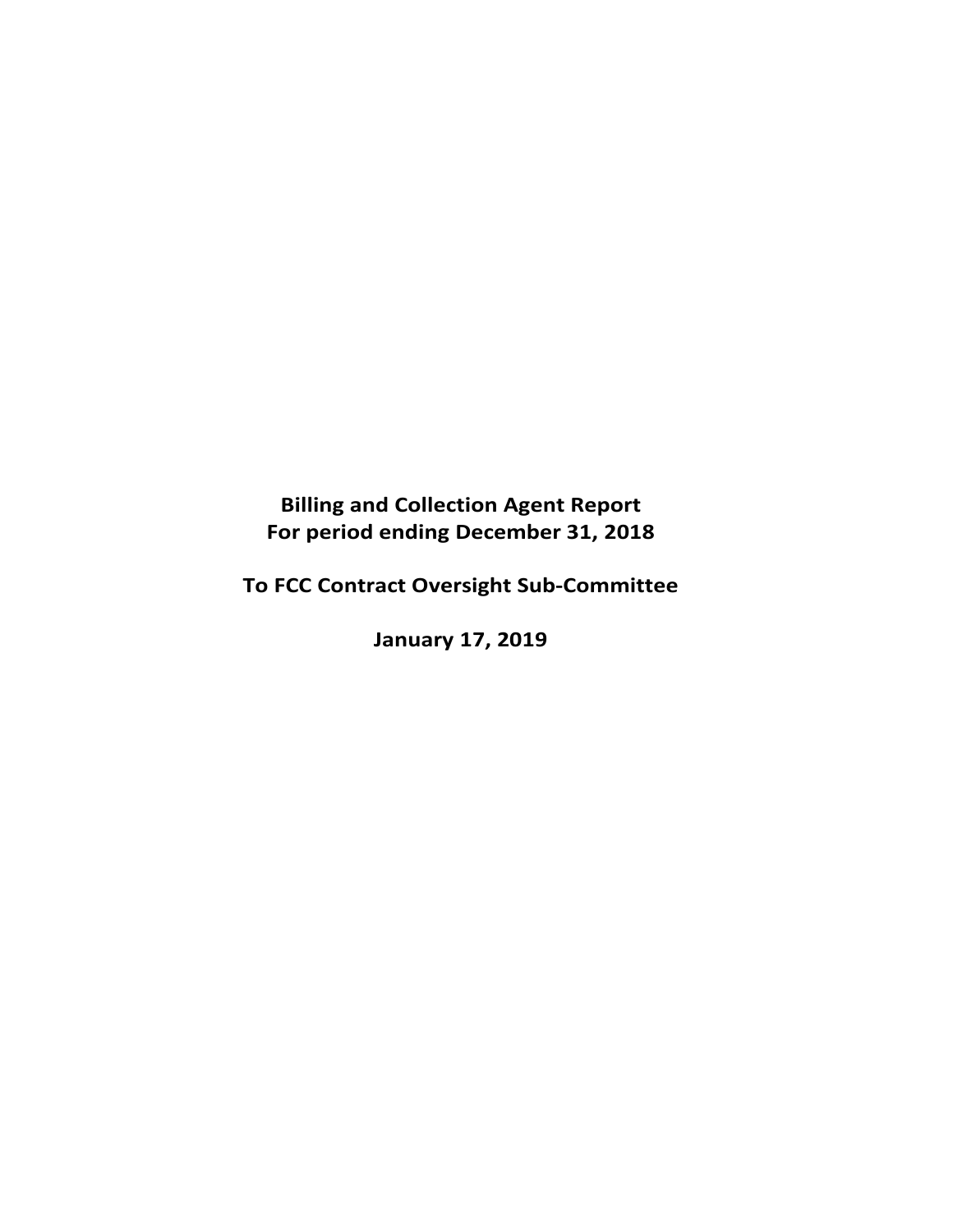# **NANPA FUND STATEMENT OF FINANCIAL POSITION December 31, 2018**

#### **Assets**

| Cash in bank                                               |            | \$ | 4,564,204   |  |  |  |
|------------------------------------------------------------|------------|----|-------------|--|--|--|
| Receivables                                                |            |    |             |  |  |  |
| Receivable from US Carriers                                | 534,079    |    |             |  |  |  |
| Receivable from Canada                                     |            |    |             |  |  |  |
| Receivable from Caribbean countries                        |            |    |             |  |  |  |
| Receivables forwarded to Treasury for collection<br>71,582 |            |    |             |  |  |  |
| Receivable from US Treasury - see note below<br>204        |            |    |             |  |  |  |
| Allowance for uncollectible accounts                       | (140, 500) |    | 476,118     |  |  |  |
| <b>Total assets</b>                                        |            |    | 5,040,322   |  |  |  |
| Less: Accrued liabilities                                  |            |    |             |  |  |  |
| Welch LLP                                                  | 28,400     |    |             |  |  |  |
| NEUSTAR - Pooling                                          | 355,960    |    |             |  |  |  |
| NEUSTAR NANP - Administration                              | 258,154    |    |             |  |  |  |
| Somos, Inc - NANPA                                         | 240,833    |    |             |  |  |  |
| Somos, Inc - Pooling                                       | 339,879    |    |             |  |  |  |
| Data Collection Agent - USAC                               | 6,500      |    | (1,229,726) |  |  |  |
| <b>Fund balance</b>                                        |            |    | 3,810,596   |  |  |  |
|                                                            |            |    |             |  |  |  |

Amounts receivable from US Treasury are amounts Treasury has indicated have been collected from filers but the funds have not yet been disbursed to NANP.

The total transition costs for NeuStar were \$369,864 less than projected based on the maximum costs projected as allowed in the two NeuStar contracts.

Somos was paid \$25,294 for pre-transition costs which had not been previously allowed for in the projected expenses.

Overall there is a \$343,570 of projected cash flow availabe for payment of the Somos contract as a result of the transition costs being lower than anticipated. As a result the Fund will have sufficient funds to pay expenses until the end of July 2019.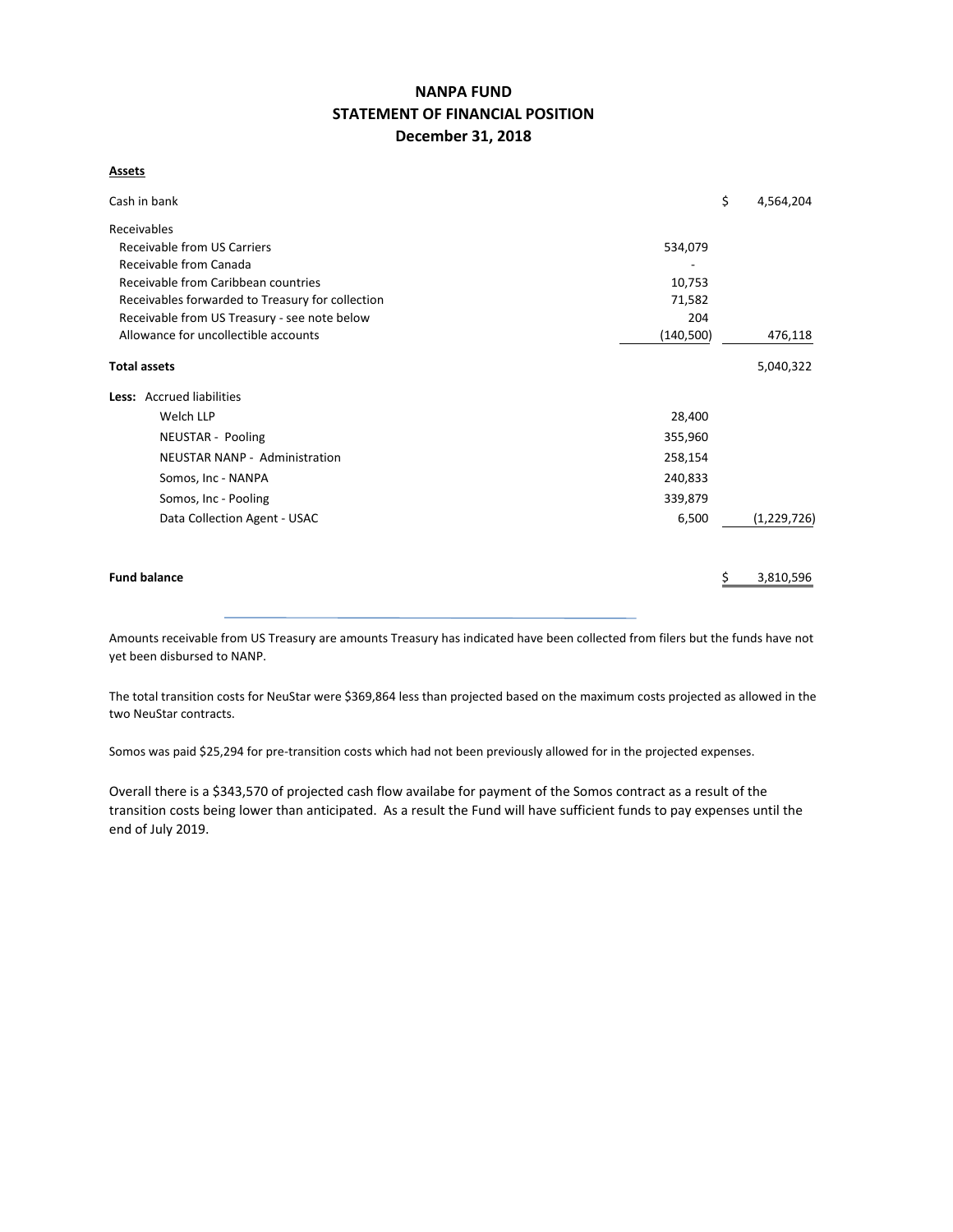### **NANP FUND FORECASTED STATEMENT OF CHANGES IN FUND BALANCE BASED ON NO DEFERRAL OF SOMOS PAYMENT OCTOBER 2018 TO SEPTEMBER 2019**

|                                                        |        |           | Actual        |               | Forecasted    |                             |               |           |               |           |               | <b>Variance between</b> |             |               |               |                                                |
|--------------------------------------------------------|--------|-----------|---------------|---------------|---------------|-----------------------------|---------------|-----------|---------------|-----------|---------------|-------------------------|-------------|---------------|---------------|------------------------------------------------|
|                                                        |        | Oct-18    | <b>Nov-18</b> | <b>Dec-18</b> | Jan-19        | <b>Feb-19</b>               | <b>Mar-19</b> | Apr-19    | $May-19$      | Jun-19    | <b>Jul-19</b> | Aug-19                  | $Sep-19$    | <b>Total</b>  | <b>Budget</b> | forecasted results and<br>budget at Sept 30/19 |
| Revenue                                                |        |           |               |               |               |                             |               |           |               |           |               |                         |             |               |               |                                                |
| <b>International Contributions</b>                     |        |           |               |               |               |                             |               |           |               |           |               |                         |             |               |               |                                                |
| Canada                                                 | (1)    | 18,286    | 9,143         | 9,143         | 9,143         | 9,143                       | 9,143         | 9,143     | 9,143         | 9,143     | 9,143         | 9,144                   | $\sim$      | 109,717       | 109,717       | $\sim$                                         |
| Caribbean countries                                    | (1)    | 23,036    | $\sim$        | $\sim$        | $\sim$ $\sim$ | <b><i><u>Part 1</u></i></b> | $\sim$ $-$    | $\sim$    | $\sim$ $\sim$ | $\sim$    | $\sim$ $\sim$ | $\sim 100$              |             | 23,036        | 23,036        |                                                |
| <b>Total International Contributions</b>               |        | 41,322    | 9,143         | 9,143         | 9,143         | 9,143                       | 9,143         | 9,143     | 9,143         | 9,143     | 9,143         | 9,144                   | $\sim$      | 132,753       | 132,753       | $\sim 10^{-1}$                                 |
| Domestic Contributions - US carriers                   | (1)    | 4,538,876 | 115,084       | 474,065       | 73,697        | 73,697                      | 73,697        | 73,697    | 73,697        | 73,697    | 73,697        | 73,697                  |             | 5,717,601     | 5,639,875     | 77,726                                         |
| Late filing fees for Form 499A                         | (2)    | (1,300)   | (400)         | 600           | $\sim$        | $\sim$ $\sim$               | $\sim$        | $\sim$    | $\sim$        | $\sim$    | $\sim$        | $\sim$ $\sim$           | 66,000      | 64,900        | 66,000        | (1, 100)                                       |
| Interest income                                        | (3)    | 6,155     | 5,244         | 6,112         | 500           | 500                         | 500           | 500       | 500           | 500       | 500           | 500                     | 500         | 22,011        | 6,000         | 16,011                                         |
| Total revenue                                          |        | 4,585,053 | 129,071       | 489,920       | 83,340        | 83,340                      | 83,340        | 83,340    | 83,340        | 83,340    | 83,340        | 83,341                  | 66,500      | 5,937,265     | 5,844,628     | 92,637                                         |
|                                                        |        |           |               |               |               |                             |               |           |               |           |               |                         |             |               |               |                                                |
| <b>Expenses</b><br><b>NANPA Administration - Somos</b> | (4)(a) | $\sim$    | 240,833       | 240,833       | 243,333       | 243,333                     | 243,333       | 243,333   | 243,333       | 243,333   | 243,333       | 243,333                 | 243,333     | 2,671,663     | 2,088,152     | (583, 511)                                     |
| <b>NANPA Administration - Neustar</b>                  | (4)(b) | 187,332   |               |               |               |                             |               |           |               |           |               |                         |             | 187,332       | 189,832       | 2,500                                          |
| NANPA Administration - Neustar                         | (4)(b) |           | 188,201       | 187,332       |               |                             |               |           |               |           |               |                         |             | 375,533       |               | (375, 533)                                     |
| NANPA Administration - Neustar transition              | (4)(c) | $\sim$    | $\sim$        | 70,822        |               |                             |               |           |               |           |               |                         |             | 70,822        |               | (70, 822)                                      |
| 1K Block Pooling - Somos                               | (5)(a) | $\sim$    | 314,855       | 314,585       | 319,585       | 319,585                     | 319,585       | 319,585   | 319,585       | 319,585   | 319,585       | 319,585                 | 319,585     | 3,505,705     | 2,848,879     | (656, 826)                                     |
| 1K Block Pooling - Somos pre-transition                |        |           |               | 25,294        |               |                             |               |           |               |           |               |                         |             | 25,294        |               | (25, 294)                                      |
| 1K Block Pooling - Neustar                             | (5)(b) | 257,128   |               |               |               |                             |               |           |               |           |               |                         |             | 257,128       | 258,988       | 1,860                                          |
| 1K Block Pooling - Neustar                             | (5)(b) |           | 258,777       | 254,442       |               |                             |               |           |               |           |               |                         |             | 513,219       |               | (513, 219)                                     |
| 1K Block Pooling - Neustar transition                  | (5)(c) |           |               | 101,518       |               |                             |               |           |               |           |               |                         |             | 101,518       |               | (101, 518)                                     |
| <b>Billing and Collection</b>                          |        |           |               |               |               |                             |               |           |               |           |               |                         |             |               |               |                                                |
| Welch LLP                                              | (6)    | 28,400    | 28,400        | 28,400        | 28,400        | 28,400                      | 28,400        | 28,400    | 28,400        | 28,400    | 28,400        | 28,400                  | 28,400      | 340,800       | 340,920       | 120                                            |
| Data Collection Agent                                  | (7)    | 6,637     | 6,586         | 6,465         | 6,500         | 6,500                       | 6,500         | 6,500     | 6,500         | 6,500     | 6,500         | 6,500                   | 6,500       | 78,188        | 78,000        | (188)                                          |
| <b>Annual Operations Audit</b>                         | (8)    | $\sim$    | $\sim$        | 38,400        | 9,600         | $\sim$                      | $\sim$        | $\sim$    | $\sim$        | $\sim$    | $\sim$        |                         | $\sim$      | 48,000        | 48,000        |                                                |
| <b>Bank Charges</b>                                    | (9)    | 3,835     | 7,530         | 2,478         | 3,167         | 3,167                       | 3,167         | 3,167     | 3,167         | 3,166     | 3,166         | 3,166                   | 3,166       | 42,342        | 38,000        | (4, 342)                                       |
| <b>Carrier Audits</b>                                  | (10)   | $\sim$    | $\sim$        | $\sim$        | $\sim$        | $\sim$                      | $\sim$        | $\sim$    | $\sim$        | $\sim$    | $\sim$        | $\sim$                  | $\sim$      | $\sim$        | 200,000       | 200,000                                        |
| Bad debt expense                                       | (11)   | (525)     | (4, 449)      | 23,388        | 3,334         | 3,333                       | 3,333         | 3,333     | 3,333         | 3,333     | 3,333         | 3,333                   | 3,333       | 48,412        | 40,000        | (8, 412)                                       |
| <b>Total expenses</b>                                  |        | 482,807   | 1,040,733     | 1,293,957     | 613,919       | 604,318                     | 604,318       | 604,318   | 604,318       | 604,317   | 604,317       | 604,317                 | 604,317     | 8,265,956     | 6,130,771     | (2, 135, 185)                                  |
| Net revenue (expenses)                                 |        | 4,102,246 | 911,662)      | 804,037)      | 530,579)      | 520,978)                    | 520,978)      | 520,978)  | 520,978)      | 520,977)  | 520,977)      | 520,976) (              | $537,817$ ) | $2,328,691$ ( | 286,143)      | (2,042,548)                                    |
| <b>Opening fund balance</b>                            |        | 1,424,049 | 5,526,295     | 4,614,633     | 3,810,596     | 3,280,017                   | 2,759,039     | 2,238,061 | 1,717,083     | 1,196,105 | 675,128       | 154,151                 | (366, 825)  | 1,424,049     | 1,286,143     | 137,906                                        |
| <b>Closing fund balance</b>                            |        | 5,526,295 | 4,614,633     | 3,810,596     | 3,280,017     | 2,759,039                   | 2,238,061     | 1,717,083 | 1,196,105     | 675,128   | 154,151       | (366, 825)              | (904, 642)  | (904, 642)    | 1,000,000     | (1,904,642)                                    |
| Fund balance makeup:                                   |        |           |               |               |               |                             |               |           |               |           |               |                         |             |               |               |                                                |
| Contingency                                            |        | 1,000,000 | 1,000,000     | 1,000,000     | 1,000,000     | 1,000,000                   | 1,000,000     | 1,000,000 | 1,000,000     | 1,000,000 | 1,000,000     | 1,000,000               | 1,000,000   | 1,000,000     | 1,000,000     |                                                |
| Surplus                                                |        | 4,526,295 | 3,614,633     | 2,810,596     | 2,280,017     | 1,759,039                   | 1,238,061     | 717,083   | 196,105       | 324,872)  | 845,849)      | 1,366,825)              | 1,904,642)  | 1,904,642)    |               |                                                |
|                                                        |        |           |               |               |               |                             |               |           |               |           |               |                         |             |               |               |                                                |
|                                                        |        | 5,526,295 | 4,614,633     | 3,810,596     | 3,280,017     | 2,759,039                   | 2,238,061     | 1,717,083 | 1,196,105     | 675,128   | 154,151       | 366,825)                | 904,642     | 904,642)      | 1,000,000     |                                                |

#### **Assumptions: Reconciliation of forecast to budget at December 31, 2018**

| (1) The US carrier contributions for the period from October 2018 to September 2019 and the International contributions are based upon actual billings. | Budgeted fund balance at September 30, 2019 - contingency         | 1,000,000  |
|---------------------------------------------------------------------------------------------------------------------------------------------------------|-------------------------------------------------------------------|------------|
| (2) These fees represent the \$100 late filing fee charged to those companies that do not file the Form 499A by the due date.                           | Decrease in opening fund balance between budget period and actual | 137,906    |
| (3) Interest income projections are estimates                                                                                                           | Additional billings over estimate from budget                     | 77,726     |
| (4)(a) The NANPA Administration contract for Somos covers the period from November 1/18 to October 31/19                                                | Late filing fees (reversal) for Form 499A                         | (1, 100)   |
| (4)(b) The NANPA Administration contract extension for NeuStar covers the period from October 1/18 to December 31/18                                    | Underestimate of interest earned to date compared to budget       | 16,011     |
| (4)(c) The NANPA Administration contract for NeuStar provides for transitional costs for the period from November 1/18 to December 31/18                | Somos - NANPA - excess of contract awarded over amount budgeted   | (583, 511) |
| (5)(a)The 1K Block Pooling Administration contract for Somos covers the period from November 1/18 to October 31/19                                      | NeuStar - NANPA - transitional month costs not budgeted           | (373, 033) |
| (5)(b) The 1K Block Pooling contract extension for NeuStar covers the period from October 1/18 to December 31/18                                        | NeuStar - NANPA - transition costs not budgeted                   | (70,822    |
| (5)(c) The1K Block Pooling contract for NeuStar provides for transitional costs for the period from November 1/18 to December 31/18                     | Somos - Pooling - excess of contract awarded over amount budgeted | (682, 120) |
| (6) The cost of B&C Agent is based on the contract with Welch LLP                                                                                       | NeuStar - Pooling - transitional month costs not budgeted         | (511, 359) |
| (7) The expense for the Data Collection Agent is based on an allocation of costs by USAC.                                                               | NeuStar - NANPA - transition costs not budgeted                   | (101, 518) |
| (8) The expense for the annual operations audit performed by Ernst & Young LLP is based on the quote given.                                             | Decrease in B&C Agent costs                                       | 120        |
| (9) Bank fees are an expense to the Fund.                                                                                                               | Data Collection fees - Adjustment to actual from budget           | (188)      |
| (10) The budget allows \$200,000 for carrier audits. This will not be expended.                                                                         | Bad debts - Adjustment to actual from budget                      | (8, 41)    |
| (11) The allowance covers all accounts considered potentially uncollectible at December 31, 2018                                                        | Carrier audits that will not be performed                         | 200,000    |
|                                                                                                                                                         | Operations Audit - Adjustment to actual from budget               |            |
|                                                                                                                                                         | Bank fees - Variance between actual and budget                    | (4, 342)   |
|                                                                                                                                                         | Forecaseted fund balance at September 30, 2019                    | (904, 642) |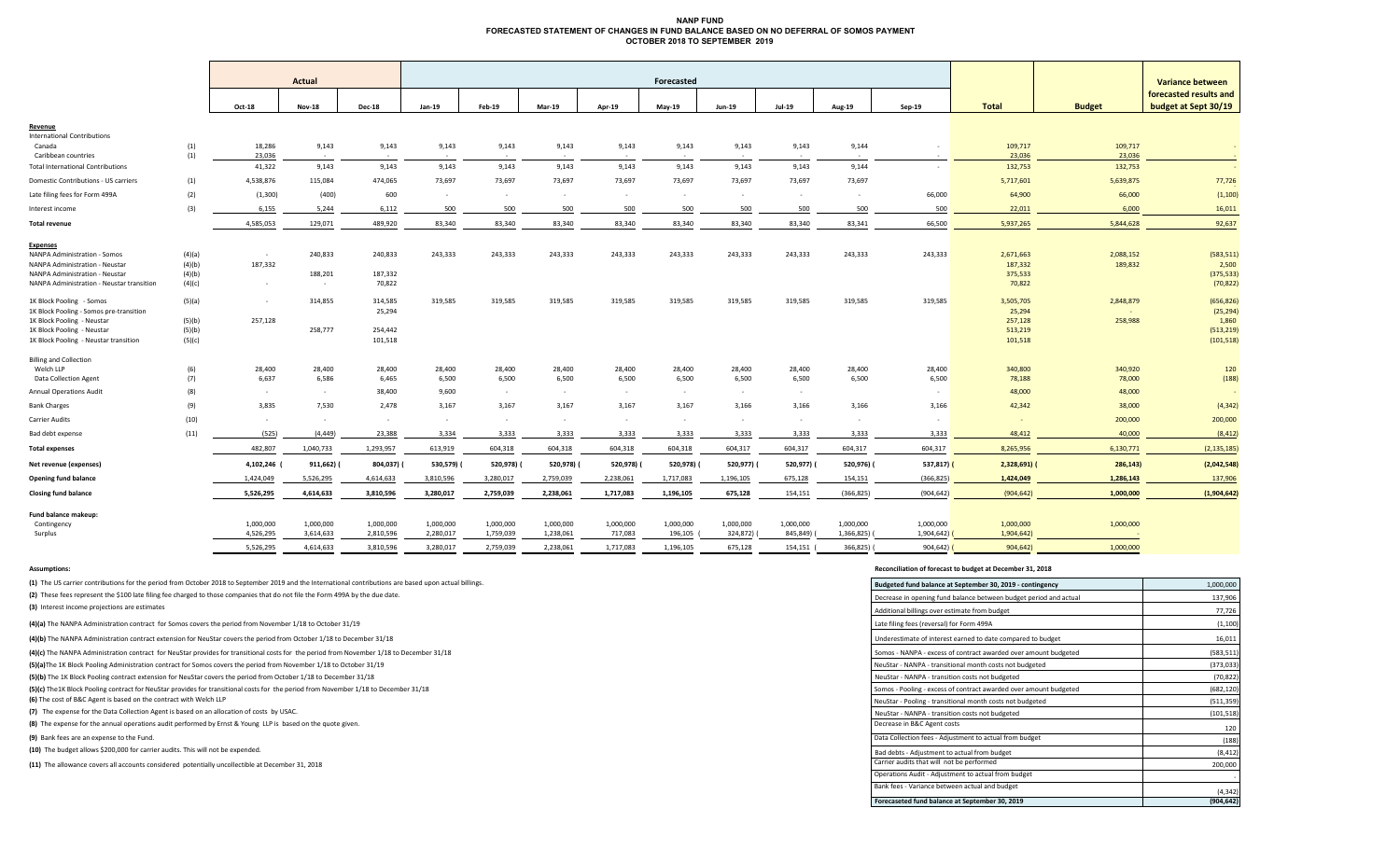## **Deliverables Report**

#### **Distributing invoices**

The monthly invoices for carriers were emailed/mailed on December  $12<sup>th</sup>$ .

#### **Processing Payments**

Payment information from the lockbox service at Mellon Bank is downloaded on a daily basis. The deposit information is recorded daily.

#### **Late/Absent Payments**

Demand notices and statements of account were emailed/mailed on December 13<sup>th</sup> to all carriers with overdue balances. A total of 748 demand notices and statements of account were sent out

#### **FCC Red Light Notices**

At a minimum, an updated red light report is posted to the FCC server for processing once a week. When required, additional updates are posted.

#### **Helpdesk Queries**

All queries are directed to a helpdesk voicemail inbox or email inbox. The details of the query are documented in an Access database. The date, Filer ID, nature of query, name of person making the request, who responded to the query and the resolution date. In December, 19 calls and 76 emails were received which is lower than the comparable to prior year. Most queries are about requesting copies of invoices, how to make changes to their email billing address, notification about closing their business, asking what the invoice was for or asking how to make a payment.

#### **Staffing Changes**

There have been no changes to staffing this month.

#### **Contract Renewals**

The Billing and Collection Agent contract was awarded to Welch LLP in April 2018. The contract is for a 5-year period from May 1, 2018 to April 30, 2023.

The NANPA Administration contract for NeuStar was extended for the period of October 1, 2018 to December 31, 2018 which includes a 2 month transition to the new administrator, Somos, Inc. The contract with Somos for the NANPA Administration Contract covers the period of November 1, 2018 to October 31, 2019.

The 1K Block Pooling contract for NeuStar was extended for the period of October 1, 2018 to December 31, 2018 which includes a 2 month transition to the new administrator, Somos, Inc. the contract with Somos for the 1K Block Pooling covers the period of November 1, 2018 to October 31, 2019.

#### **Status of Audits**

**FCC Audit:** The FCC audit for 2018 is completed.

**Independent Audit:** The independent audit by Ernst & Young LLP of the financial statements and specified procedures commenced November 19th, 2018.

**IPERIA:** A kick-off meeting was held in November with the FCC and the auditors.

**Deliverable Reports Submission Dates Monthly SSF 224 repor**t - submitted January 3, 2019. **Quarterly Report on Fund Performance and Statement of Financial Positio**n - submitted on January 10, 2019 **Quarterly Crosswalk reporting package** - submitted on January 10, 2019 **Monthly COSC** report - submitted on December 10, 2018

#### **Accounts Receivable**

We did not receive any funds from Treasury for debts collected this month.

At the end of December there are 702 accounts outstanding representing unpaid invoices from the September 2018 billing, amounting to \$72,957. Of the 702 accounts, 321 accounts already have a balance owing from prior years which has been submitted to Treasury for collections.